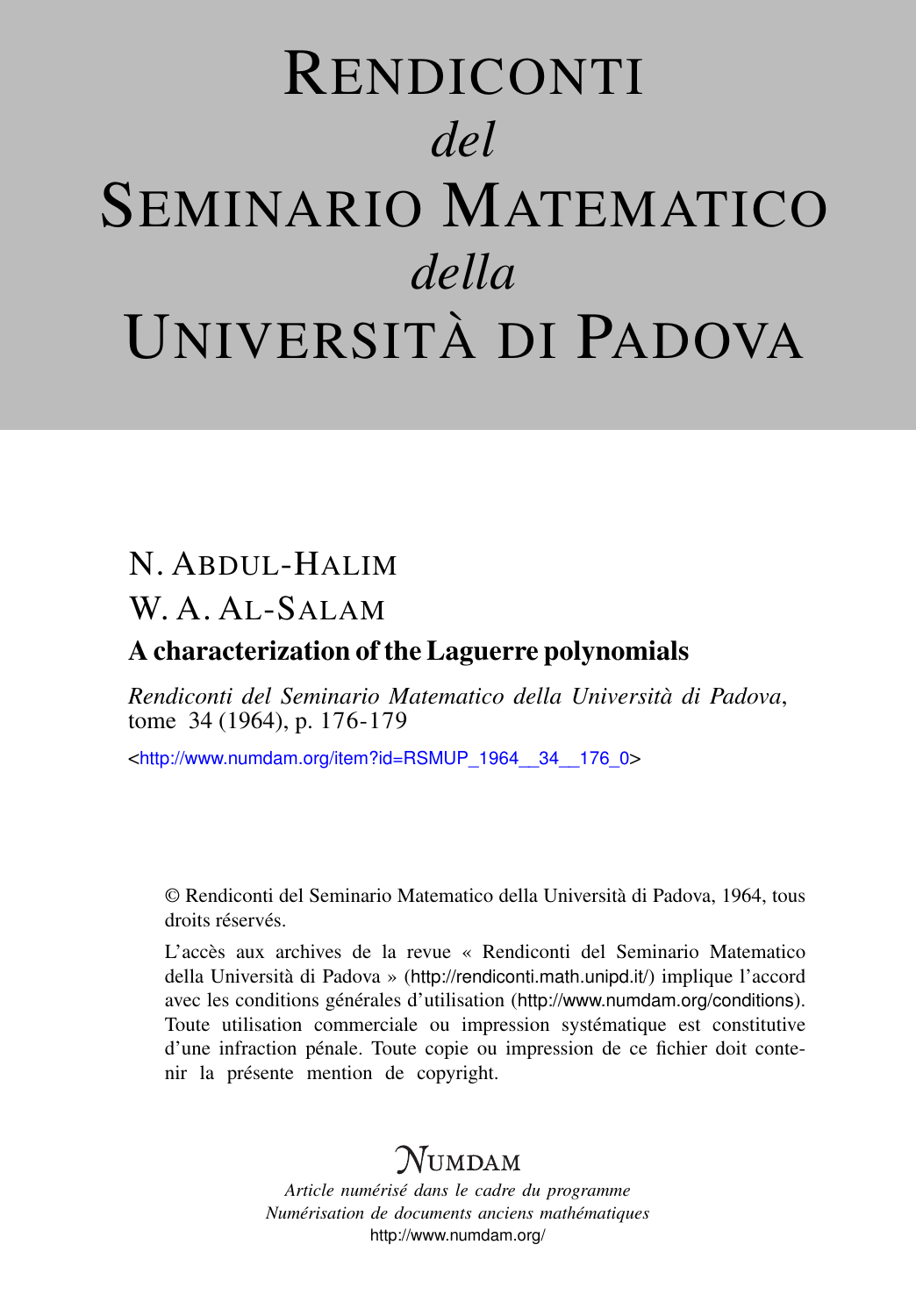#### A CHARACTERIZATION OF THE LAGUERRE POLYNOMIALS

 $Nota$ <sup>\*</sup>) di N. ABDUL-HALIM e di W. A. AL-SALAM (a Lubback)

1. - Recently Carlitz [1] showed that if  $\Psi(z)$  is analytic in a neighborhood of  $z = 0$  then

(1.1) 
$$
e^{t}\Psi(xt) = \sum_{n=0}^{\infty} f_n(x) \frac{t^n}{n!}
$$

and

~

(1.2) 
$$
f_n(xy) = \sum_{k=0}^n {n \choose k} y^k (1-y)^{n-k} f_k(x),
$$

where  $\{f_k(x)\}\$ is a simple set of polynomials, are equivalent.

Since a sequence of polynomials  $\{g_n(x)\}\$ is Appell  $(g'_n = ng_{n-1})$ if and only if they possess a generating function of the form

$$
A(t)e^{xt} = \sum_{n=0}^{\infty} g_n(x) \frac{t^n}{n!}
$$

where  $A(t)$  is analytic near  $t = 0$ , we can restate Carlitz' result in the following form:

**THEOREM:** Given a sequence of polynomials  $\{f_n(x)\}\$ a necessary and sufficient condition for  $\{f_n(x)\}\)$  to be Appel is that

<sup>\*)</sup> Pervenuta in redazione il 26 aprile 1963.

Indirizzo degli AA.: Department of mathematics and astronomy, Texas Technological College, Lubbock, Texas (U.S.A.).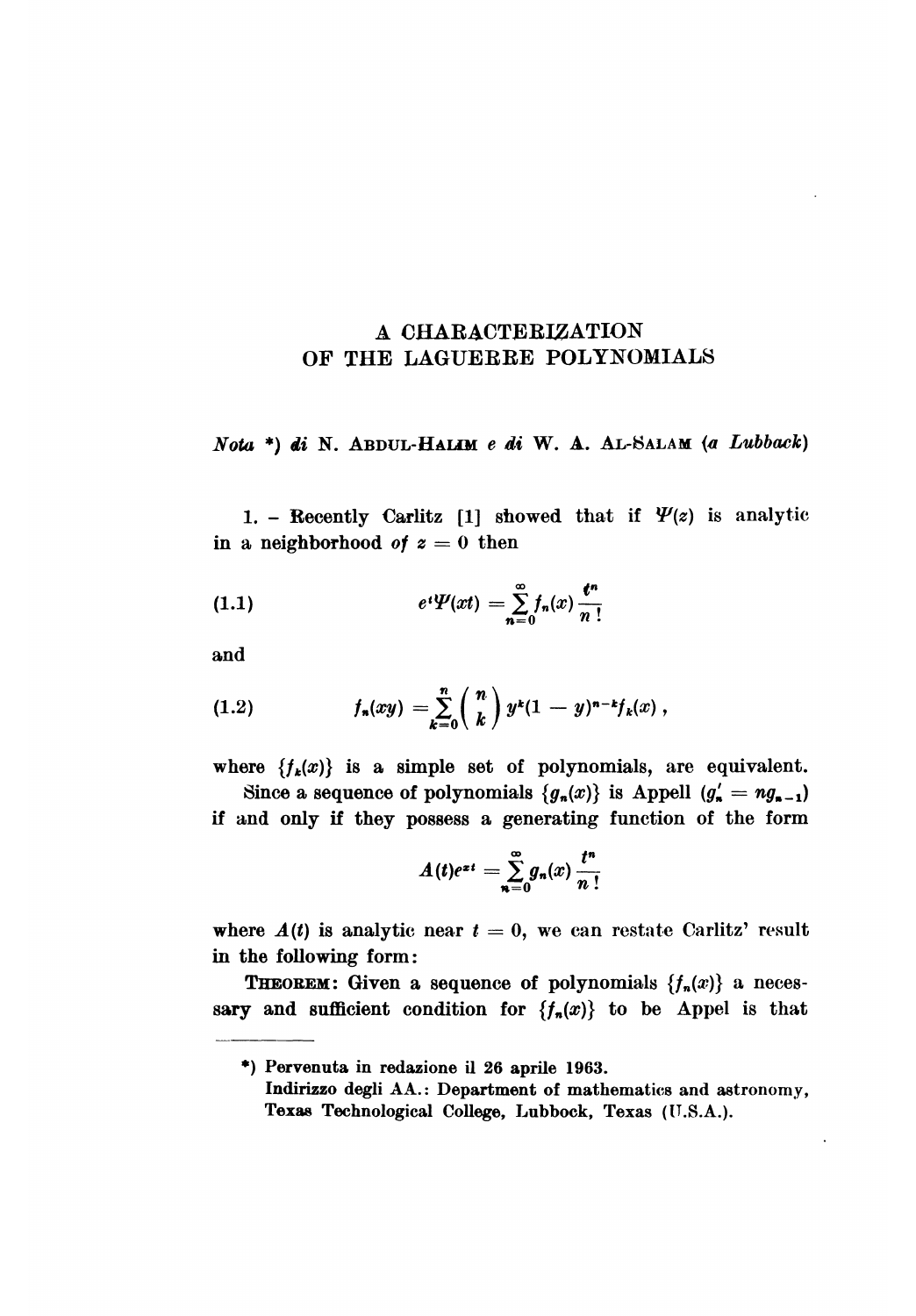$\{g_n(x)\}\$ , where  $g_n(x) = x^n f_n(1/x)$ , should possess a multiplication formula of the form (1.2).

This result can be employed to obtain the following characterization of the Laguerre polynomials:

THEOREM 2: The only orthogonal polynomials of the form

$$
{}_{p+1}F_q\left[\begin{matrix}-n,\alpha_1,\alpha_2,\ldots,\alpha_p;\cr \beta_1,\beta_2,\ldots,\beta_q;\end{matrix}x\right]
$$

where *n* is a non-negative integer and the  $a's$  and  $\beta's$  are independent of x and n, are the Laguerre polynomials  $(p = 0, q = 1)$ .

Proof. We have after Rainville [2, p. 267]

$$
e^{\iota}{}_{\mathfrak{p}}F_{\mathfrak{q}}\left[\begin{matrix}\alpha_{1},\alpha_{1},\ldots,\alpha_{p};\\ \beta_{1},\beta_{2},\ldots,\beta_{q};\end{matrix}\right]=\sum_{n=0}^{\infty}{}_{\mathfrak{p}+1}F_{\mathfrak{q}}\left[\begin{matrix}-n,\alpha_{1},\alpha_{1},\ldots,\alpha_{p};\\ \beta_{1},\beta_{2},\ldots,\beta_{q};\end{matrix}\right]\frac{t^{n}}{n!}
$$

Hence the polynomials  ${}_{p+1}F_q\left[\begin{array}{c} -n, \alpha_1, \alpha_2, ..., \alpha_p; \\ \beta_1, \beta_2, ..., \beta_q; \end{array} x\right]$  satisfy a multiplication formula of the form (1.2). But Feldheim [3] proved that the only orthogonal polynomials which satisfy such a multiplication formula are those of Laguerre. Hence the theorem follows.

This result can be also stated in the following way:

**THEOREM** 3: The function  $e^t$   $F[\alpha_1, ..., \alpha_p; \beta_1, ..., \beta_q; -xt]$ generates a set of orthogonal polynomials if and only if  $p = 0$ ,  $q=1.$ 

2. - We now give an independent and direct proof of our result. Let

$$
(2.1) \t\t \t\t \mathscr{A}_n(x) = {}_{p+1}F_q[-n, \alpha_1, ..., \alpha_p; \beta_1, ..., \beta_q; x].
$$

It is well known that in order for  $\{ \emptyset_n(x) \}$  to be orthogonal there exist constants  $A_n$ ,  $B_p$ ,  $C_p$  so that

$$
(2.2) \qquad \qquad \varnothing_{n+1}(x) = (A_n x + B_n) \varnothing_n(x) + C_n \varnothing_{n-1}(x)
$$

where  $A_n C_n \neq 0$ .

12\*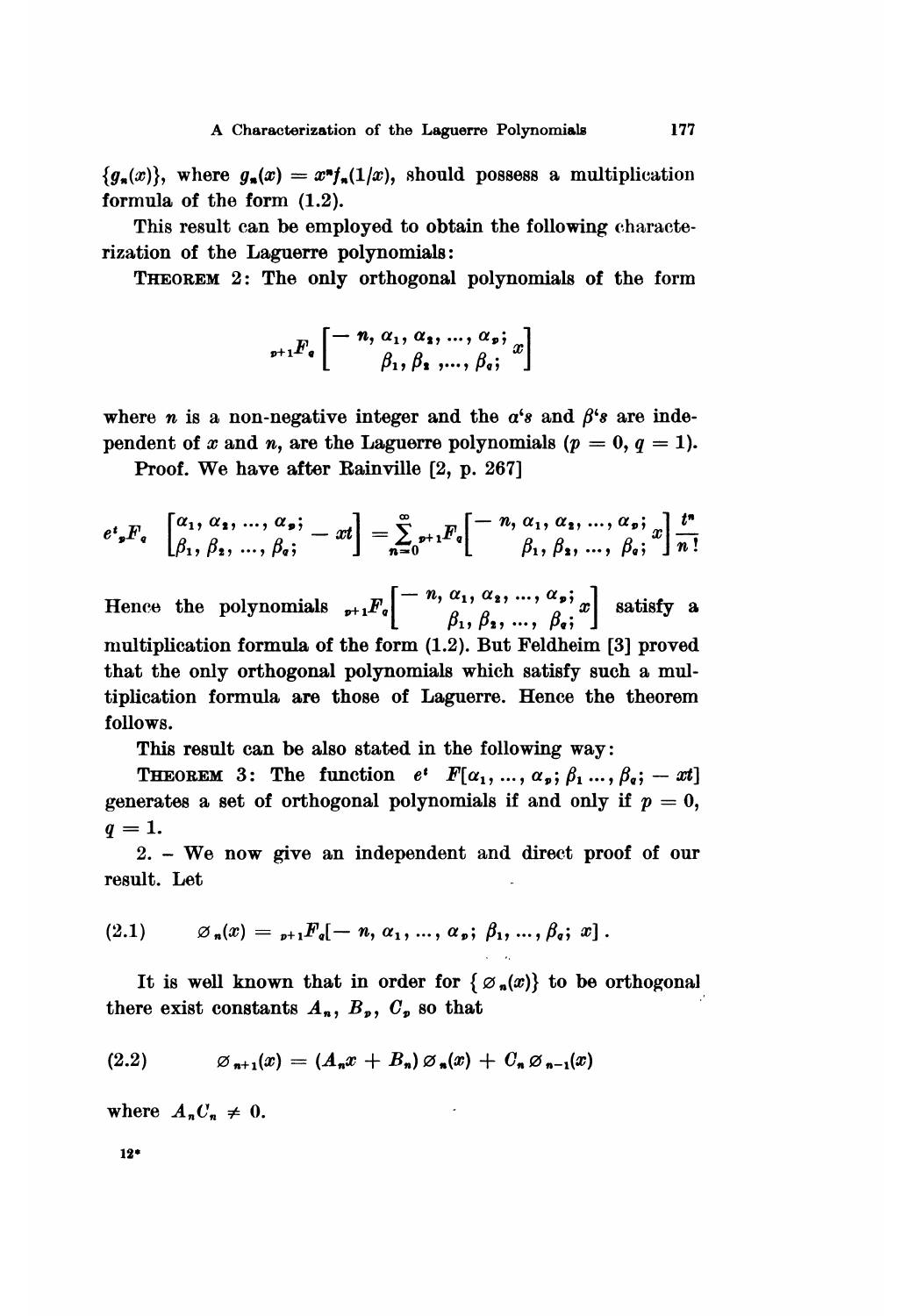Substituting  $(2.1)$  in  $(2.2)$  and equating coefficients of powers of  $x$  we get

$$
n + 1 = (n - k + 1)B_{n} + \frac{(n - k)(n - k + 1)}{n}C_{n} - k \prod_{i=1}^{q} (\beta_{i} + k - 1)
$$
  

$$
\prod_{i=1}^{p} (\alpha_{i} + k - 1)
$$
  

$$
(k = 0, 1, 2, ...).
$$

Putting  $k = 0, n + 1, n, n - 1$  we get, respectively,

$$
(2.3) \t\t\t B_n + C_n = 1,
$$

(2.4) 
$$
A_n = -\frac{(\alpha_1 + n)(\alpha_2 + n) \dots (\alpha_p + n)}{(\beta_1 + n)(\beta_2 + n) \dots (\beta_q + n)}
$$

(2.5) 
$$
n + 1 = B_n - n
$$

$$
\cdot \frac{(\beta_1 + n - 1)(\beta_2 + n - 1) \dots (\beta_q + n - 1)}{(\alpha_1 + n - 1)(\alpha_2 + n - 1) \dots (\alpha_p + n - 1)} A_n
$$

(2.6) 
$$
n + 1 = 2B_n + \frac{2}{n} C_n - (n + 1).
$$

$$
\frac{(\beta_1 + n - 2)(\beta_2 + n - 2) \dots (\beta_q + n - 2)}{(\alpha_1 + n - 2)(\alpha_2 + n - 2) \dots (\alpha_p + n - 2)} A_n.
$$

Formulas  $(2.3)$ ,  $(2.4)$ , and  $(2.5)$  give

$$
C_n = \frac{n}{2} \left\{ \frac{\prod_{j=1}^q (\beta_j + n - 2) \prod_{i=1}^p (\alpha_i + n)}{\prod_{k=1}^q (\beta_k + n - 2) \prod_{i=1}^p (\alpha_i + n)} - 1 \right\}
$$

and

 $\ddot{\phantom{0}}$ 

$$
B_n = 1 + \frac{n}{2} - \frac{n}{2} \prod_{i=1}^q (\beta_i + n - 2) \prod_{i=1}^p (\alpha_i + n) \frac{n}{2} \dots
$$

$$
\prod_{k=1}^q (\beta_k + n) \prod_{j=1}^p (\alpha_j + n - 2)
$$

178